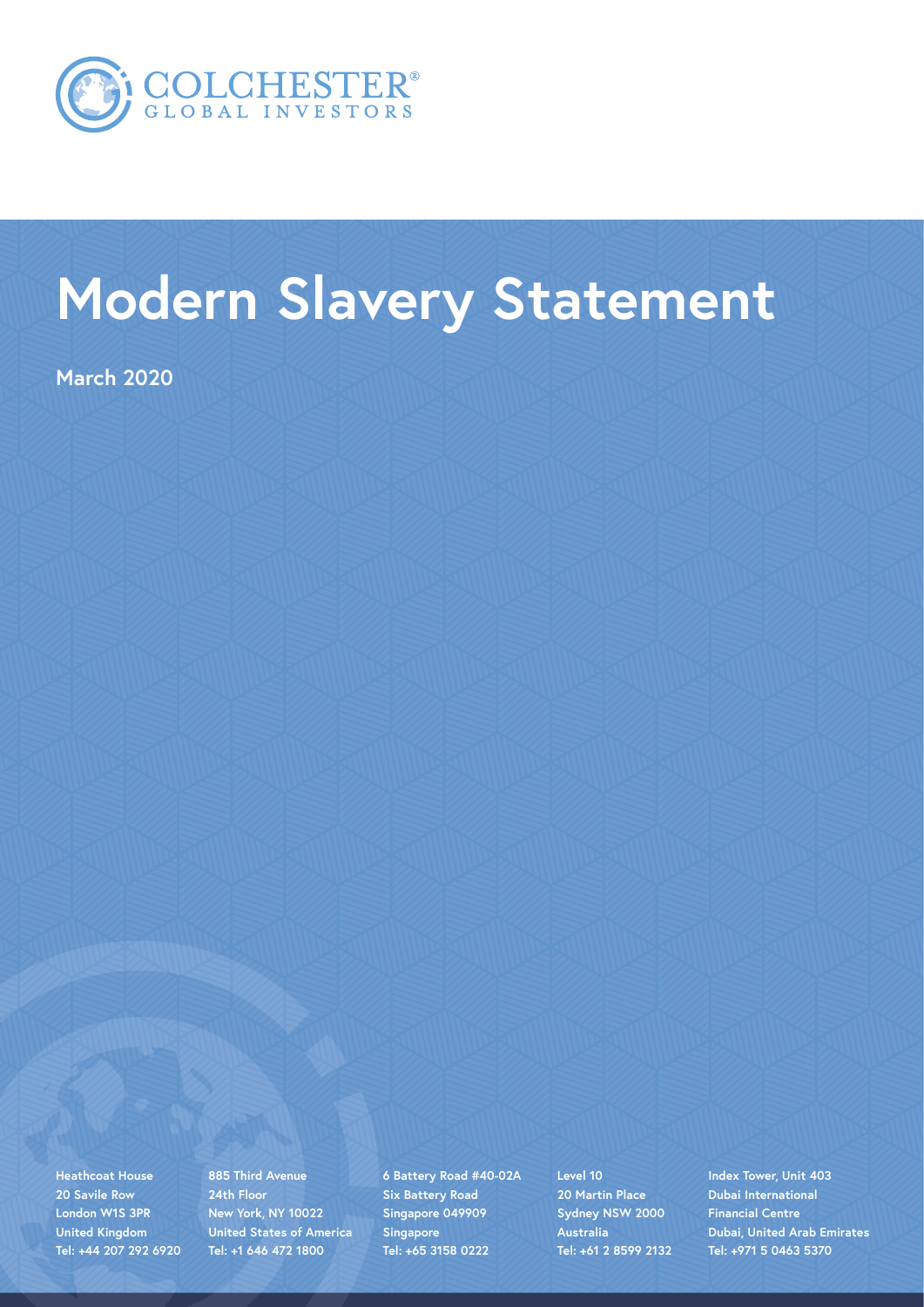

This statement is made as a result of the implementation of the Modern Slavery Act 2015. This law requires that any commercial organisation doing business in the United Kingdom which has annual turnover exceeding £36 million disclose information regarding policies to ensure that slavery and human trafficking does not occur in their business or supply chain.

## **Our Business**

Colchester Global Investors Limited ("Colchester") is a private limited company (Company Number 03855960) with the registered office address of Heathcoat House, 20 Savile Row, London W1S 3PR, U.K.

Colchester is a global fixed income investment manager investing in high quality sovereign bonds. We provide investment management services to clients on a separate account basis or via commingled funds. Our clients are institutional in nature (pension funds, endowments, sovereign wealth funds and trusts) from many different countries.

Colchester is regulated by the Financial Conduct Authority in the UK. We are also regulated in the United States of America by the Securities and Exchange Commission and the Commodity Futures Trading Commission.

Colchester's employees are professional and subject to a Code of Ethics. Many employees are individually regulated by the Financial Conduct Authority or by a professional body.

Our services are office based from our head office in London or those of our 100% owned and controlled subsidiary companies based in New York, Singapore, and Dubai, and a representative office in Sydney, Australia.

Colchester is a signatory to the UN Principles of Responsible Investment ("UNPRI") meaning that its ethos is underpinned by environmental, social and governance factors ("ESG Factors"). These ESG Factors refer specifically to social factors including labour standards and the human development index. Therefore, in addition to seeking to ensure that its own business and supply chains are free from modern slavery, Colchester's operations in accordance with the UNPRI in turn have a positive impact on labour standards beyond Colchester itself.

## **Our Suppliers**

Suppliers of services to Colchester are firms such as asset custodians, Information Technology specialists or professional services firms providing audit or controls assurance reviews.

Our larger suppliers have been asked to provide, and have provided, assurances that their working practices and offices, are reviewed, and free from slavery and human trafficking globally.

## **Our Employment Policies**

Colchester operates in an open and fair manner with all employees. We provide a working environment where employees are treated with respect, dignity and consideration.